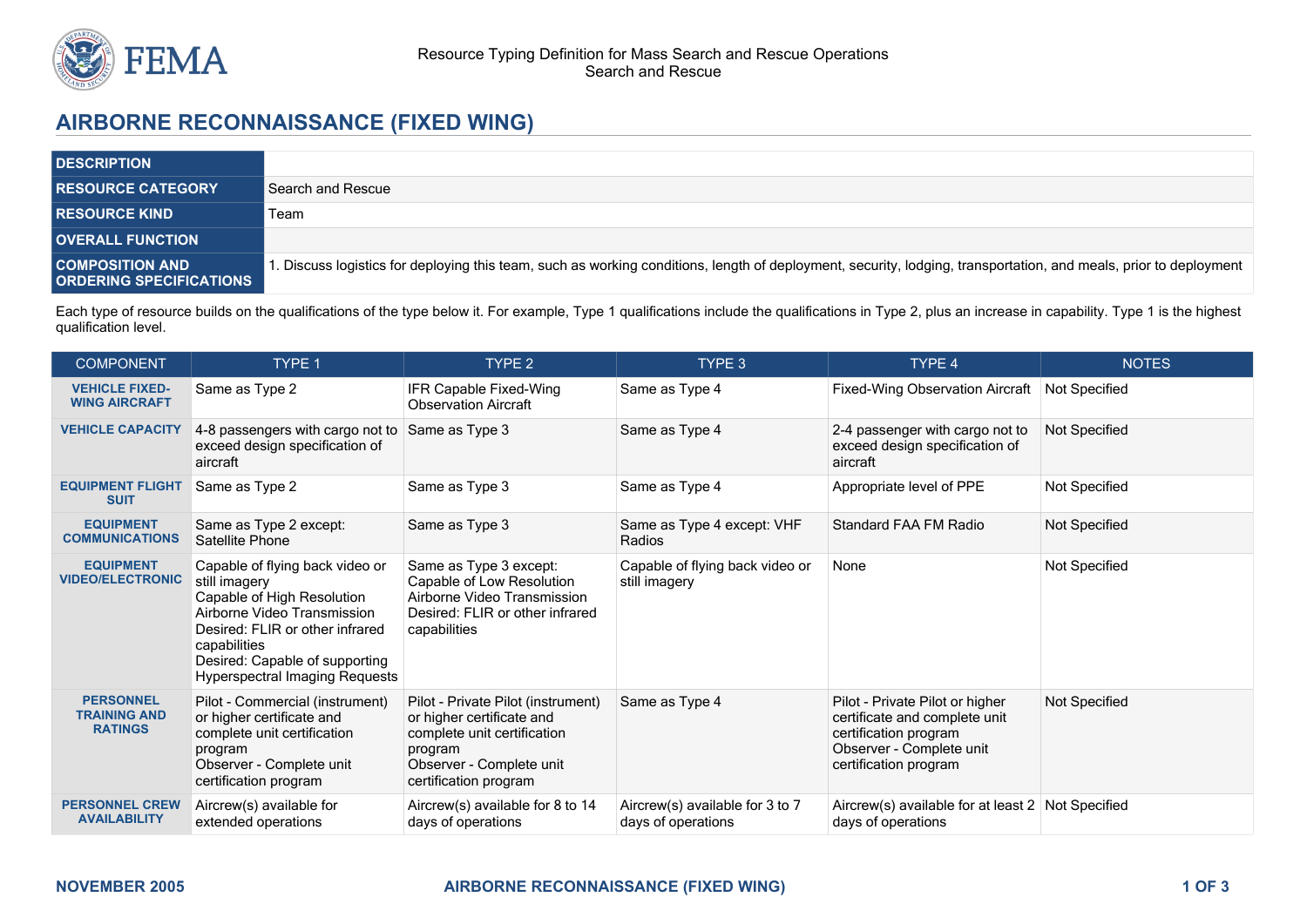

## Resource Typing Definition for Mass Search and Rescue Operations Search and Rescue

| <b>COMPONENT</b>                                                                               | TYPF 1                                                                                    | TYPE 2                                                      | <b>TYPE 3</b>                                                         | TYPE 4                                                          | <b>NOTES</b>  |
|------------------------------------------------------------------------------------------------|-------------------------------------------------------------------------------------------|-------------------------------------------------------------|-----------------------------------------------------------------------|-----------------------------------------------------------------|---------------|
| <b>MANAGEMENT</b><br><b>SUPPORT</b><br><b>OVERHEAD</b><br><b>INCIDENT</b><br><b>MANAGEMENT</b> | Full incident command staff<br>capable of managing all phases<br>of air search operations | Incident staff capable of<br>managing air operations branch | Incident staff capable of<br>supporting independent flight<br>release | Unit level flight release; No<br>search management capabilities | Not Specified |